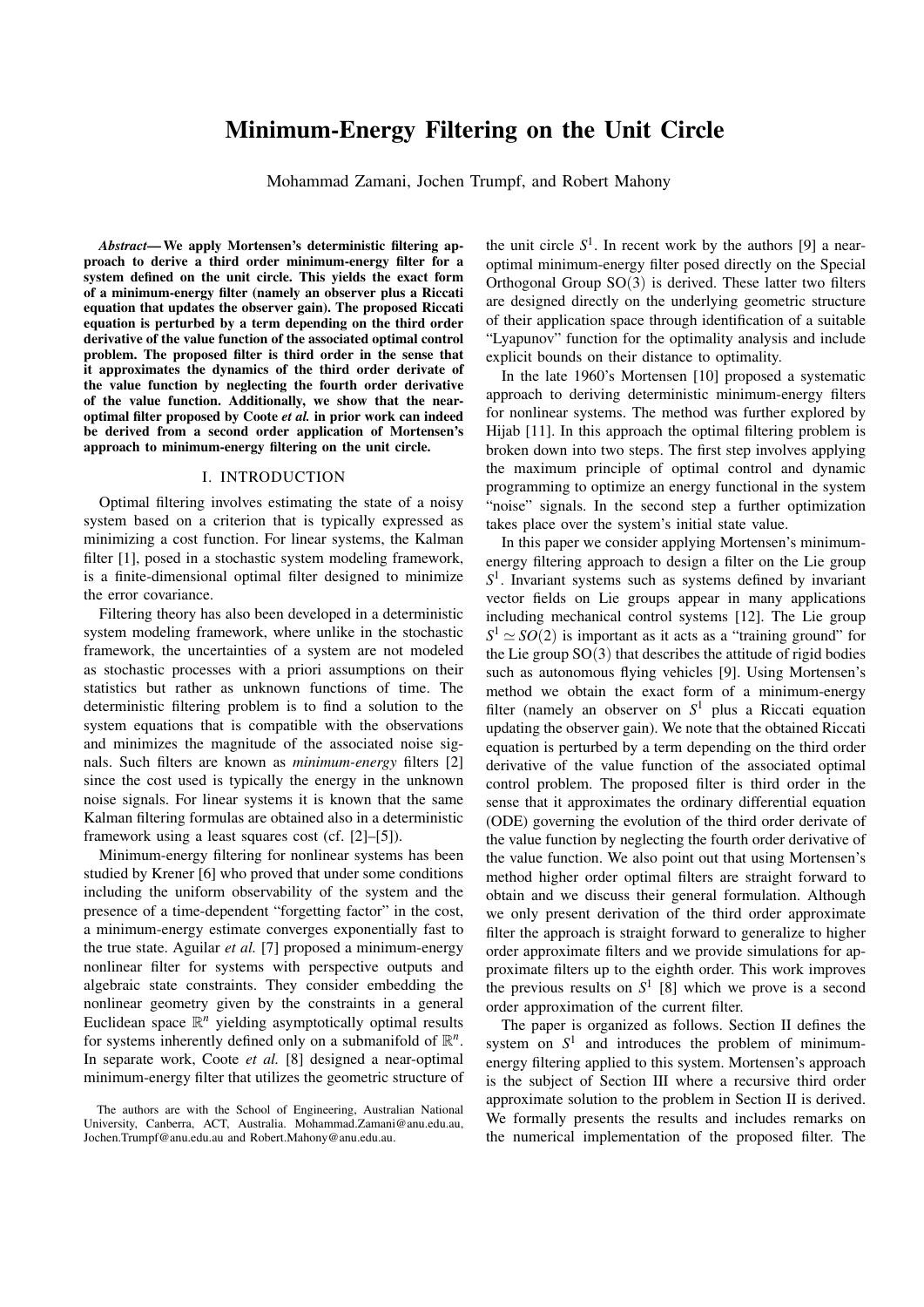filter derived in [8] is shown to be equal to the second order Mortensen approximate of the minimum-energy filter. A suite of simulations are included in Section IV that present the tracking performance of an eighth-order approximate of the minimum-energy filter on *S* 1 . Moreover, a discussion around the higher derivatives of the value function and their relationship to each other is provided. Lastly Section V concludes the paper.

## II. MINIMUM-ENERGY FILTERING ON THE UNIT CIRCLE

Consider the system

$$
\dot{\theta}(t) = u(t) + g\delta(t), \ \theta(0) = \theta_0, \n y(t) = \theta(t) + \varepsilon(t),
$$
\n(1)

where  $\theta$ , *y* and  $\varepsilon$  are the state, output and output measurement error signals that evolve on the unit circle *S* 1 . The signals  $u$  and  $\delta$  denote the scalar valued input and input measurement errors that live in the tangent space  $T_{\theta} S^1$ . The scalar *g* is a known positive constant.

This system represents the kinematics of an object moving on a unit circle. The angle  $\theta(t)$ , associated to the current position of the object on the circle, is considered as the current state of the system (1). We assume we can measure the "rate" of rotation *u* of the system and  $\delta$  denotes the unknown measurement error that we make in measuring *u*. We also assume we can directly measure the current state  $(\theta(t))$  of the system and  $\varepsilon$  models the error that occurs in this measurement process. We will drop the explicit argument (*t*) for the reminder of the paper.

*Remark 1:* In deterministic minimum-energy filtering the signals  $\delta$  and  $\varepsilon$  are considered as unknown deterministic functions of time. This is different to the stochastic setup where these signals are typically modeled as stochastic processes with some a priori assumptions on their statistical distribution.

Consider the cost

$$
J(t; \theta_0, \delta|_{[0, t]}, \varepsilon|_{[0, t]}) = \int_0^t \left(\frac{1}{2}\delta(\tau)^2 + (1 - \cos(\varepsilon(\tau)))\right) d\tau
$$

$$
+ \frac{1}{K_0}(1 - \cos(\theta(0))), \tag{2}
$$

where  $K_0$  is a positive scalar.

The problem is to design a filter that estimates the current state  $\theta(t)$  of the system (1), given that a record of the past measurements  $u|_{[0, t]}$  and  $y|_{[0, t]}$  is available. The filtering criterion is to minimize the cost functional (2).

Note that the cost (2) depends on the unknowns  $(\delta|_{[0, t]},$  $\mathcal{E}|_{[0, t]}$ ,  $\theta_0$ ) of the system (1) and encodes the total energy associated to them. In a sense, by minimizing (2) the goal is to find unknowns of minimum energy that together with the measurements  $u|_{[0, t]}$  and  $y|_{[0, t]}$  satisfy the system equations (1). Note that in general one might find infinitely many possible combinations of the unknown signals  $(\delta|_{[0, t]},$  $\mathcal{E}|_{[0, t]}$ ,  $\theta_0$ ) that together with the measurements satisfy the system equations (1). However, the principle of minimumenergy filtering singles out a set of minimizing unknowns

 $(\delta^*|_{[0, t]}, \varepsilon^*|_{[0, t]}, \theta_0^*)$ . Plugging them into system (1), together with the known measurements, yields the minimum-energy state trajectory  $\theta_{[0, t]}^*$ . The subscript  $[0, t]$  indicates that the optimization takes place on the interval [0, *t*]. We pick the final optimal state  $\theta_{[0, t]}^*(t)$  as our minimum-energy estimate at time *t*,  $\hat{\theta}(t) := \theta_{[0, t]}^{*}(t)$ .

At each time *t*, the filtering principle entails finding the full optimal state trajectory  $\theta_{[0, t]}^*$  and picking its final value  $\theta_{[0, t]}^*(t)$  as our minimum-energy estimate at that time. Rather than resolving this infinite dimensional optimization problem at each time instance, the aim is to design a recursive filter that updates directly the state estimate  $\theta_{[0, t]}^*(t)$ .

We begin by turning this problem into an optimal control problem. Firstly, note that the cost (2) depends on the unknowns  $(\delta|_{[0, t]}, \varepsilon|_{[0, t]}, \theta_0)$ , but given  $\delta|_{[0, t]}$  and  $\theta_0$  and the known measurements  $u|_{[0, t]}$  and  $y|_{[0, t]}$ , the signal  $\varepsilon|_{[0, t]}$ is uniquely determined by (1). Hence, substituting  $\varepsilon$  in (2) from (1) yields the simplified cost

$$
J(t; \theta_0, \delta|_{[0, t]}) = \int_0^t \left(\frac{1}{2}\delta^2 + (1 - \cos(y - \theta))\right) d\tau
$$
  
 
$$
+ \frac{1}{K_0} (1 - \cos(\theta(0))).
$$
 (3)

Now, the signal  $\delta|_{[0,t]}$  is treated as the control input and (3) is minimized over  $\delta$ . Initially,  $\theta(0) = \theta_0$  is considered as fixed. The end point  $\theta(t)$  is free but constrained by the measurements and by  $(1)$  in the period  $[0, t]$ . Note that to fully solve our original optimal filtering problem we need a further step to optimize over the initial value  $\theta_0$ .

To apply the Maximum Principle, define the following Hamiltonian [13].

$$
\mathcal{H}(\theta, p, \delta, t) := \frac{1}{2}\delta^2 + 1 - \cos(y - \theta) - p\dot{\theta}, \qquad (4)
$$

where  $p \in T^*_{\theta}S^1$  is the costate variable. Minimizing the Hamiltonian over  $\delta$  to compute the critical point of  $\mathcal H$  yields

$$
\nabla_{\delta} \mathcal{H} = 0 \Longrightarrow \delta - pg = 0,\tag{5}
$$

that results in  $\delta^* = gp$  where the superscripted star denotes the optimal variable. Here  $\nabla_{\delta} \mathcal{H}$  denotes the partial derivative of  $\mathcal H$  with respect to  $\delta$ . Substituting  $\delta^*$  the optimal Hamiltonian is

$$
\mathcal{H}^*(\theta, p, t) = -\frac{1}{2}g^2p^2 + 1 - \cos(y - \theta) - pu. \tag{6}
$$

From the Maximum principle one has the Hamilton equations

$$
\begin{cases}\n\dot{\theta} = \nabla_p \mathcal{H}^*(\theta, p, t), \\
\dot{p} = -\nabla_\theta \mathcal{H}^*(\theta, p, t).\n\end{cases}
$$
\n(7)

Since  $\theta(t)$  is free one has the boundary condition

$$
p(0) = \frac{\sin(\theta_0)}{K_0}.
$$
 (8)

Applying the dynamic programming principle to this problem, define the value function

$$
V(\theta, t) := \min_{\delta|_{[0, t]}} J(t; \theta_0, \delta|_{[0, t]}),
$$
\n(9)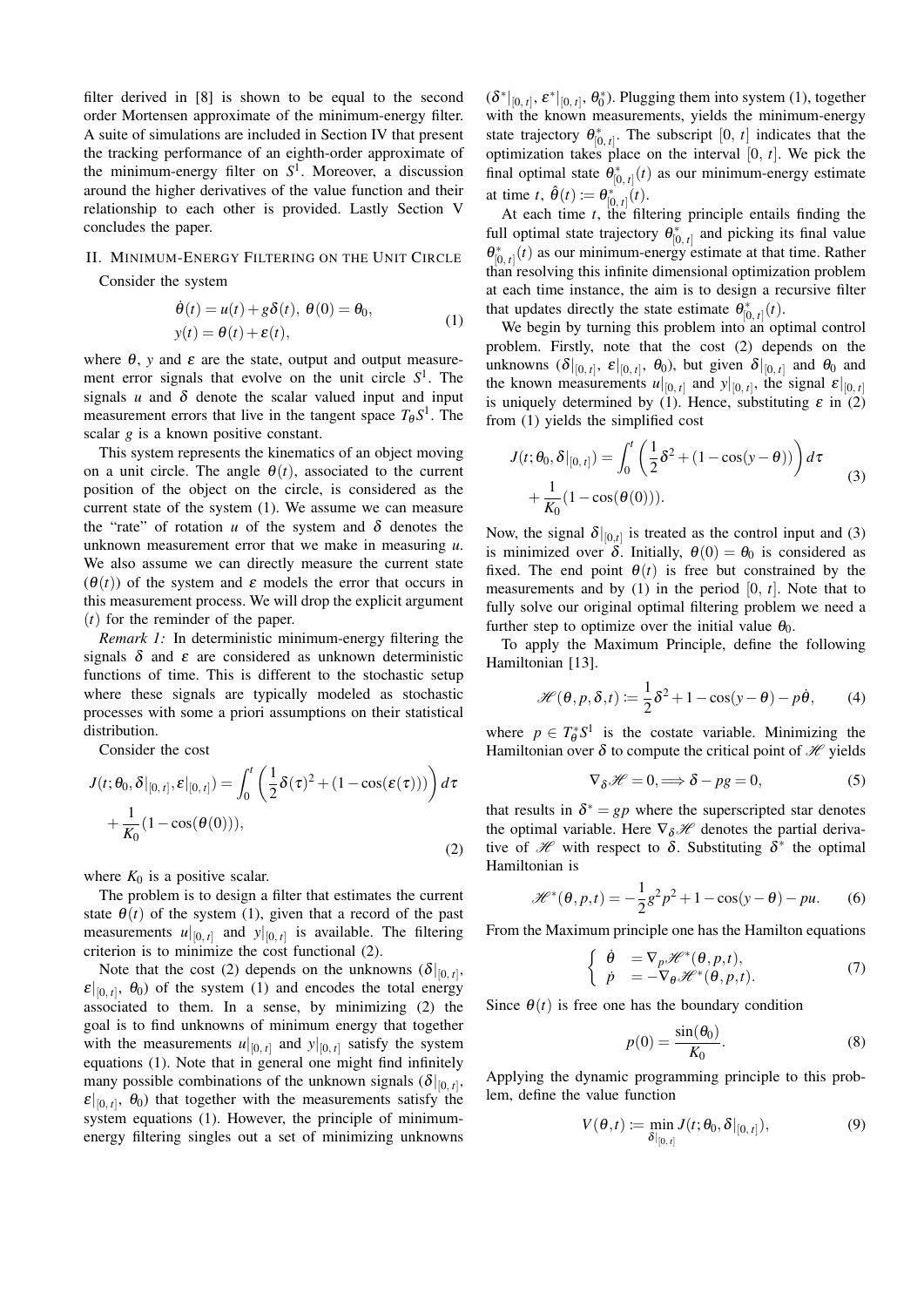where  $J$  is the cost  $(3)$  and the minimization is subjected to the system equations (1). The Hamilton-Jacobi-Bellman equation is then [13]

$$
\mathcal{H}^*(\theta, \nabla_{\theta} V(\theta, t), t) - \nabla_t V(\theta, t) = 0, \qquad (10)
$$

with the initial time boundary condition

$$
V(\theta_0, 0) = \frac{1}{K_0} (1 - \cos(\theta_0)).
$$
 (11)

Up to here we have only addressed the optimal control part of the problem (by only minimizing over  $\delta$ ). To complete the optimal filtering problem, we also need to optimize *V* over θ0. This is equivalent to a further optimization step over θ(*t*) (given the measurements from (1),  $\theta_0$  and  $\delta|_{[0,t]}$  uniquely determine  $\theta(t)$  and vice versa  $\theta(t)$  and  $\delta|_{[0,t]}$  uniquely determine  $\theta(0)$ ). Hence the optimal filtering solution  $\hat{\theta}$  is characterized by the following criticality condition [10]

$$
\nabla_{\theta} V(\theta, t)|_{\theta = \hat{\theta}(t)} = 0.
$$
 (12)

Recall that the minimum-energy estimate  $\hat{\theta}(t)$  is the minimizing argument  $\theta^*(t)$ , that yields the final condition (12). Solving Equation (12) is clearly a way to characterize  $\theta(t)$ . However, the goal is to find a differential equation that dynamically updates  $\hat{\theta}(t)$ .

Up to here we have introduced our optimization problem and we have shown how to approach it in the context of the Maximum Principle and dynamic programming. In the next section we employ the proposed solution by Mortensen [10] to derive an approximation of a recursive minimum-energy filter on  $S^1$ .

### III. OPTIMAL FILTER DERIVATION

In this section we apply Mortensen's filtering approach [10] to the problem introduced in Section II to obtain a third order minimum-energy filter.

The goal is to obtain a dynamic equation for the solution  $\hat{\theta}$  by computing the total time derivative of (12).

$$
\frac{d}{dt}\{\nabla_{\theta}V(\theta,t)|_{\theta=\hat{\theta}(t)}\}=0.
$$
\n(13)

Applying the chain rule yields

$$
\{\nabla_{\theta}\left(\nabla_{\theta}V(\theta,t)\dot{\theta}(t) + \nabla_{t}V(\theta,t)\right)\}_{\theta=\hat{\theta}(t)} = 0. \quad (14)
$$

From (10) one can substitute  $\nabla_t V(\theta, t)$  to get

$$
\{\nabla_{\theta}^{2} V(\theta, t) \dot{\theta}(t) + \nabla_{\theta} (\mathcal{H}^{*}(\theta, \nabla_{\theta} V(\theta, t), t))\}_{\theta = \hat{\theta}(t)} = 0,
$$
\n(15)

From the chain rule the second term is

$$
\nabla_{\theta}(\mathcal{H}^*(\theta, \nabla_{\theta} V(\theta, t), t)) = [\nabla_{\theta} \mathcal{H}^*(\theta, p, t)] + \nabla_{\theta}^2 V(\theta, t) \nabla_{p} \mathcal{H}^*(\theta, p, t)]_{p = \nabla_{\theta} V(\theta, t)}.
$$
(16)

Using the optimal Hamiltonian (6) yields

$$
\nabla_{\theta}(\mathcal{H}^{*}(\theta, \nabla_{\theta}V(\theta, t), t)) = -\sin(y - \theta)
$$
  
+ 
$$
\nabla_{\theta}^{2}V(\theta, t)(-g^{2}\nabla_{\theta}V(\theta, t) - u).
$$
 (17)

Replacing (17) in (15) and assuming that  $\nabla_{\theta}^2 V(\theta, t)$  is nonzero yields the following optimal observer. Note that part

of the second term in (17) is zero as  $\nabla_{\theta} V(\theta, t)$  yields zero from the final condition (12).

$$
\dot{\hat{\theta}} = u + (\nabla_{\hat{\theta}}^2 V(\hat{\theta}, t))^{-1} \sin(y - \hat{\theta}), \tag{18}
$$

where the optimal initial guess  $\hat{\theta}(0) = 0$  is obtained by evaluating the final condition (12), at time zero, using the boundary condition (11).

*Remark 2:* In practice, some prior information about the system's initial state value  $\theta(0)$  might be available. In that case the cost function (2) is modified as follows.

$$
J(t; \theta_0, \delta|_{[0, t]}, \varepsilon|_{[0, t]}) = \int_0^t \left(\frac{1}{2}\delta(\tau)^2 + (1 - \cos(\varepsilon(\tau)))\right) d\tau
$$

$$
+ \frac{1}{K_0}(1 - \cos(\theta(0) - \mu)),
$$
\n(19)

where  $\mu$  is as a priori estimate for the initial state  $\theta(0)$ . This also affects the boundary condition (11) and leads to the optimal initial state estimate  $\hat{\theta}(0) = \mu$ .

Equation (18) is the exact kinematics of the optimal nonlinear observer. This equation consists of a copy of the system, i.e. the input  $u$ , plus a weighted innovation term  $\sin(y - \hat{\theta})$ . The innovation term is the difference between the output measurement *y* and the estimate  $\hat{\theta}$  projected onto the tangent space using the sin function. Note that in this equation the inverse Hessian of the value function  $(\nabla^2_{\hat{\theta}} V(\hat{\theta}, t))^{-1}$  acts as a time varying gain on the innovation term  $sin(y-\hat{\theta})$ .

In order to implement (18) one requires the knowledge of the Hessian  $\nabla_{\hat{\theta}}^2 V(\hat{\theta}, t)$  of the value function. Mortensen's approach provides an algorithmic approach to derive a dynamical system that can compute  $\nabla^2_{\theta} V(\hat{\theta}, t)$  on-line. From now on we will denote  $P := \nabla_{\hat{\theta}}^2 V(\hat{\theta}, t)$  and hence the observer (18) takes the form

$$
\dot{\hat{\theta}} = u + \frac{\sin(y - \hat{\theta})}{P}, \ \hat{\theta}(0) = 0. \tag{20}
$$

In order to obtain the kinematics of *P* we proceed similarly to our previous calculations by taking the total time derivative of the Hessian and by applying (12) and (10).

$$
\dot{P} = \frac{d}{dt} \{ \nabla_{\theta}^{2} V(\theta, t) |_{\theta = \hat{\theta}(t)} \}.
$$
 (21)

Applying the chain rule yields

$$
\dot{P} = \{\nabla_{\theta}^{3} V(\theta, t) \dot{\hat{\theta}}(t) + \nabla_{\theta}^{2} \mathcal{H}^{*}(\theta, \nabla_{\theta} V(\theta, t), t)\}_{\theta = \hat{\theta}(t)}.
$$
 (22)

Note that we have used (10) to replace  $\nabla_t V(\theta, t)$ . Next, the second term in (22) is obtained by differentiating (17).

$$
\nabla_{\theta}^{2} \mathcal{H}^{*}(\theta, \nabla_{\theta} V(\theta, t), t) = \cos(y - \theta)
$$
  
+ 
$$
\nabla_{\theta}^{3} V(\theta, t) (-g^{2} \nabla_{\theta} V(\theta, t) - u) - g^{2} (\nabla_{\theta}^{2} V(\theta, t))^{2}.
$$
 (23)

Replacing this equation and (20) in (22) and using the final condition (12) yields

$$
\dot{P} = \nabla_{\hat{\theta}}^3 V(\hat{\theta}, t) \frac{\sin(y - \hat{\theta})}{P} - g^2 P^2 + \cos(y - \hat{\theta}), \qquad (24)
$$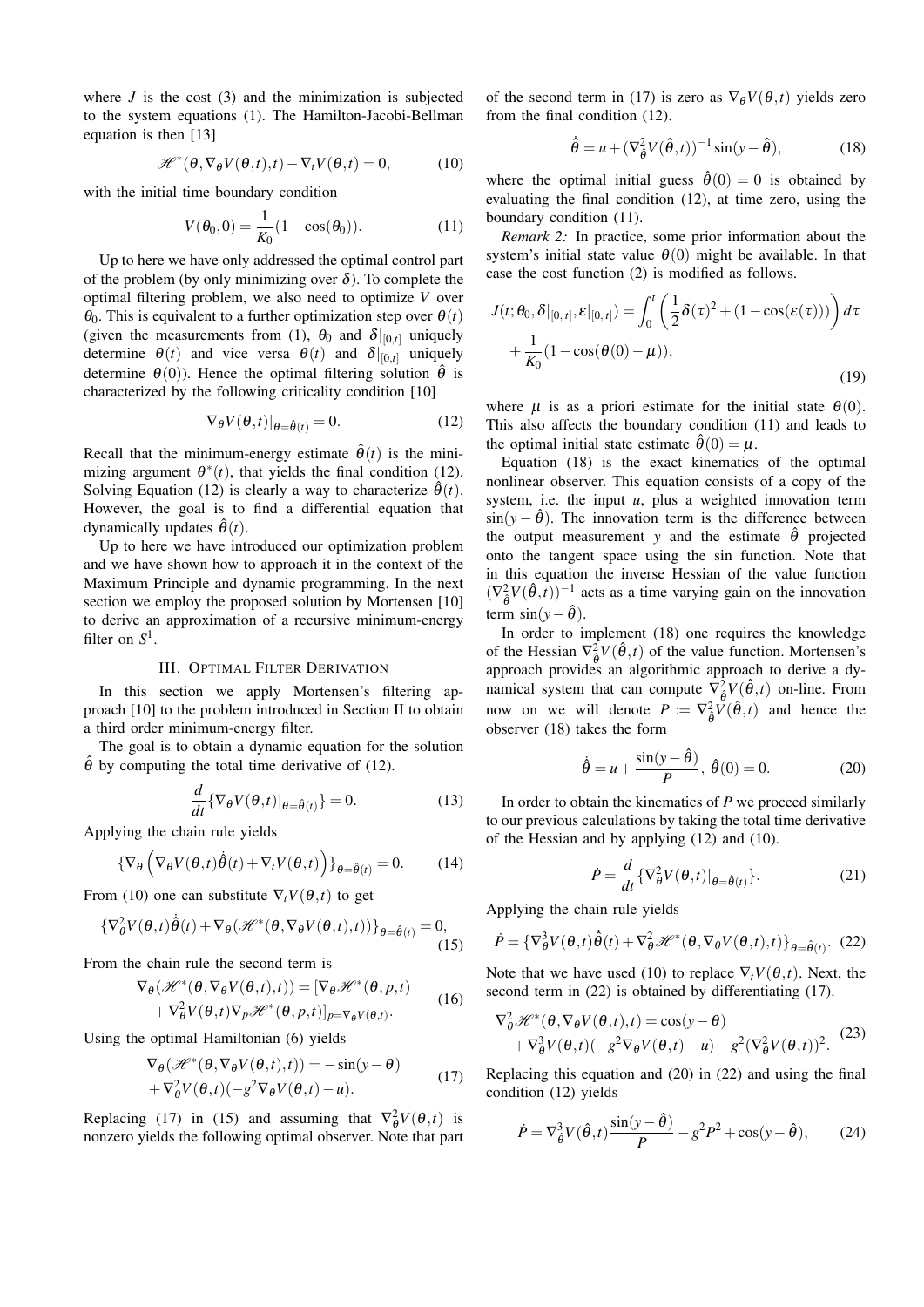where the initial Hessian  $P(0) = \frac{1}{K_0}$  is obtained by calculating the Hessian of the initial condition (11) evaluated at  $\hat{\theta}(0)$  = 0. We denote by *S* the third order derivative of the value function  $S := \nabla_{\hat{\theta}}^3 V(\hat{\theta}, t)$ . Hence the resulting Riccati equation is

$$
\dot{P} = \cos(y - \hat{\theta}) - g^2 P^2 + S \frac{\sin(y - \hat{\theta})}{P}, \ P(0) = \frac{1}{K_0}.
$$
 (25)

Equation (25) encodes the exact scalar Riccati equation that updates the observer gain *P* in (20). Note that this Riccati equation is perturbed by a weighted correction term  $\frac{\sin(y-\hat{\theta})}{P}$ . In order to fully realize this equation one needs to know the weighting *S* that is again a time-varying signal.

Now in order to obtain the dynamics of the third order term *S* compute the following derivative along the optimal trajectory  $\hat{\theta}$ .

$$
\dot{S} = \frac{d}{dt} \{ \nabla_{\theta}^{3} V(\theta, t) |_{\theta = \hat{\theta}(t)} \}.
$$
 (26)

Applying the chain rule yields

$$
\dot{S} = \{\nabla_{\theta}^{4} V(\theta, t) \dot{\theta}(t) + \nabla_{\theta}^{3} \mathcal{H}^{*}(\theta, \nabla_{\theta} V(\theta, t), t)\}_{\theta = \hat{\theta}(t)}.
$$
 (27)

Note that (10) is used to replace  $\nabla_t V(\theta, t)$ . Next, the second term in (27) is obtained by differentiating (23).

$$
\nabla_{\theta}^{3} \mathscr{H}^{*}(\theta, \nabla_{\theta} V(\theta, t), t) = \sin(y - \theta) \n+ \nabla_{\theta}^{4} V(\theta, t) (-g^{2} \nabla_{\theta} V(\theta, t) - u) - g^{2} \nabla_{\theta}^{3} V(\theta, t) \nabla_{\theta}^{2} V(\theta, t) \n- g^{2} \nabla_{\theta}^{3} V(\theta, t) \nabla_{\theta}^{2} V(\theta, t) - g^{2} \nabla_{\theta}^{2} V(\theta, t) \nabla_{\theta}^{3} V(\theta, t).
$$
\n(28)

Applying the final condition (12) yields

$$
\nabla_{\theta}^{3} \mathcal{H}^{*}(\theta, \nabla_{\theta} V(\theta, t), t) = \sin(y - \theta) - \nabla_{\theta}^{4} V(\theta, t).u
$$
  

$$
-3g^{2} \nabla_{\theta}^{3} V(\theta, t) \nabla_{\theta}^{2} V(\theta, t)
$$
 (29)

Replacing (29) in (27) yields

$$
\dot{S} = \sin(y - \hat{\theta}) - 3g^2 PS + \nabla_{\hat{\theta}}^4 V(\hat{\theta}, t) \frac{\sin(y - \hat{\theta})}{P}, \ S(0) = 0,
$$
\n(30)

where the initial condition  $S(0)$  is obtained by evaluation the third derivative of the initial value function (11) along  $\hat{\theta}$ .

Note that (30) is the exact form of an optimal first order differential equation that updates the scaling of the correction term  $\frac{\sin(y-\hat{\theta})}{P}$  in the Riccati equation (25). In the same way *S* was used as a variable to compute  $\nabla^3_{\hat{\theta}} V(\hat{\theta}, t)$ , we could continue to introduce variables for the unknown higher order derivatives of the value function and derive ordinary differential equations for their evolution by taking their time derivative. In order to exactly realize the optimal filter, then at some point, knowledge of the *n*th derivative  $\nabla_{\theta}^{n} V(\hat{\theta}, t)$  is required. Although, in general this may never be possible, there are certain situations where the structure of a system may yield knowledge of this term. For example, for linear systems with a quadratic cost functional it is known that  $\nabla^3 \mathbf{V}(\hat{\theta},t) = 0$  and the second order filter becomes optimal. The following theorem is stated for the third order filter case but can easily be reformulated to an arbitrary order filter.

*Theorem 1:* Consider the system (1) and the cost (2). Given some output measurements  $y|_{[0, t]}$  and their associated input measurements  $u|_{[0, t]}$ , assume that unique solutions  $P(t)$ to (25) and  $S(t)$  to (30) exist on [0, *t*]. Assuming that the value function (9) is four times differentiable and that the Hessian  $\nabla^2_{\hat{\theta}} V(\hat{\theta}, t)$  is nonzero, the three equations (20), (25) and (30) yield a minimum-energy (optimal) filter on the system defined on  $S^1$  (1) given that  $\nabla^4_{\hat{\theta}} V(\hat{\theta}, t)$  is known.

*Proof:* Following the maximum principle and Mortensen's approach in Sections II and III and given that the assumptions in Theorem 1 hold Equations (20), (25) and (30) are obtained only using the optimality conditions (6), (10) and (12).

In practice, the filter equations can be truncated at any desired order by neglecting the contribution of the unknown higher order derivative of the value function. In this paper, we will assume that the fourth order derivative of the value function  $\nabla_4 V(\theta,t)$  is small enough to be neglected and use the following approximation to Equation (30).

$$
\dot{\tilde{S}} = \sin(y - \theta) - 3g^2 P \tilde{S}, \ \tilde{S}(0) = 0,\tag{31}
$$

where  $\tilde{S} \approx S$ .

In summary, we obtain the following third order approximate filter. Note that for convenience we drop the *tilde* notation.

$$
\dot{\hat{\theta}} = u + \frac{\sin(y - \hat{\theta})}{P}, \ \hat{\theta}(0) = 0,\tag{32a}
$$

$$
\dot{P} = \cos(y - \hat{\theta}) - g^2 P^2 + S \frac{\sin(y - \hat{\theta})}{P}, P(0) = \frac{1}{K_0}, (32b)
$$

$$
\dot{S} = \sin(y - \hat{\theta}) - 3g^2 PS, S(0) = 0,
$$
 (32c)

where the signals  $u$  and  $y$  are the measurements available from the system  $(1)$ ,  $K_0$  is a scalar given in the definition of the cost (2) and *g* is a scalar given from system (1). The filter (32) consists of three interconnected equations that together yield a third order minimum-energy estimate  $\hat{\theta}$ .

*Remark 3:* In [8] it was shown that by using a scalar coefficient *g* in the system model (1) the problem of minimizing (2) subject to the system (1) is equivalent to minimizing a more general cost (33) subject to a system without the coefficient *g*.

$$
\tilde{J}(t; \theta_0, \delta|_{[0, t]}, \varepsilon|_{[0, t]}) = \int_0^t \left(\frac{1}{2}Q\delta^2 + R(1 - \cos(\varepsilon))\right)d\tau
$$

$$
+ \frac{1}{\tilde{K}_0}(1 - \cos(\theta(0))),
$$
\n(33)

where  $Q$ ,  $R$  and  $\tilde{K}_0$  are positive gains that allow us to scale the energy of the unknowns  $(\delta|_{[0, t]}, \varepsilon|_{[0, t]}, \theta_0)$  according to the a priori expectations that we might have on these unknown signals in a specific application.

*Proposition 1:* Assuming that the value function (9) is four times differentiable and that the Hessian  $\nabla_{\hat{\theta}}^2 V(\hat{\theta}, t)$  is nonzero, *S* in (32c) approximates the true kinematics of the third order derivative of the value function  $\nabla_{\hat{\theta}}^3 V(\hat{\theta}, t)$  to the order  $O(\nabla_{\hat{\theta}}^4 V(\hat{\theta}, t)).$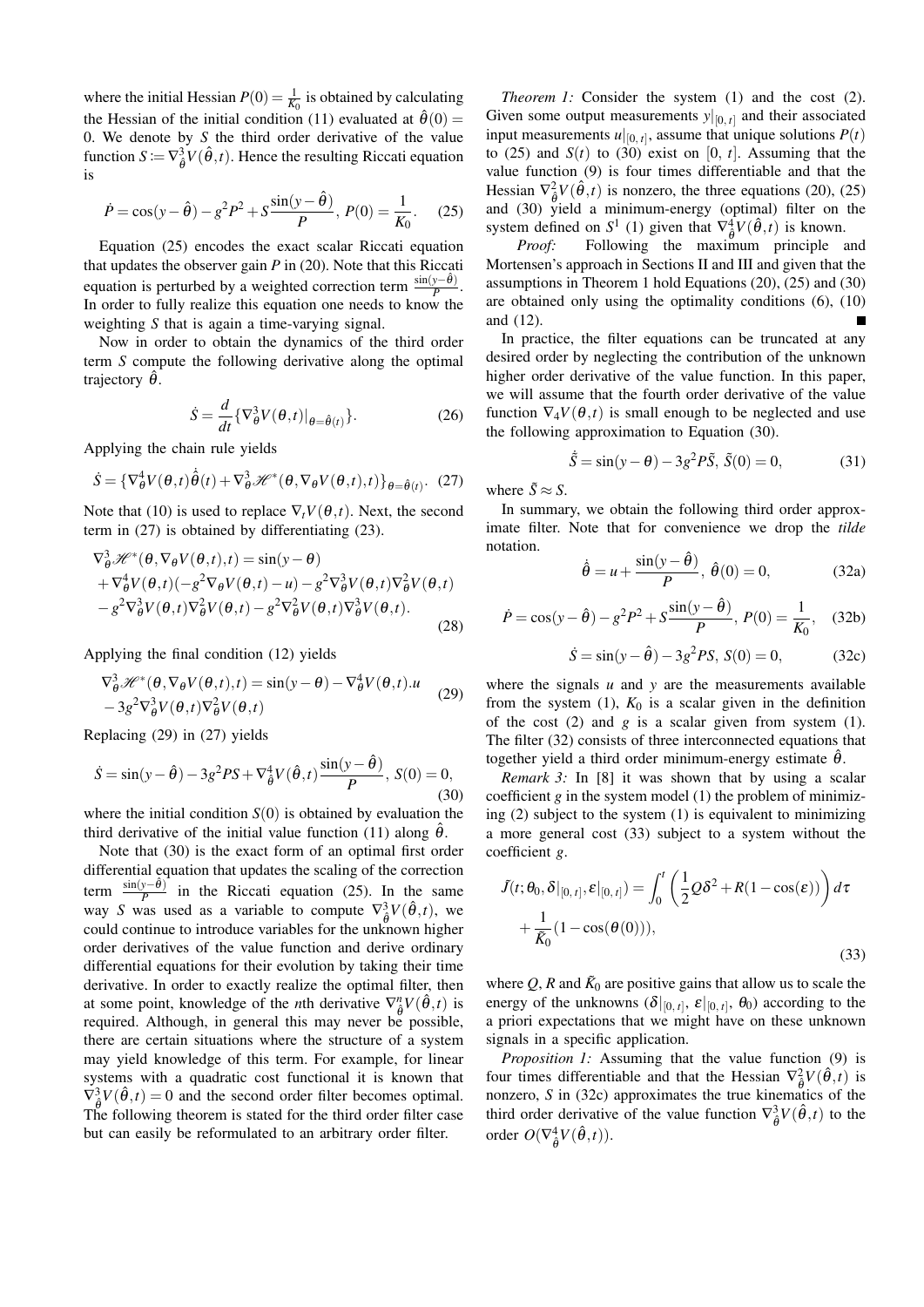*Proof:* In Section III, the matrix *S* was derived using the optimality conditions (6), (10) and (12) and the optimal filter equations (32a) and (32b). However, the fourth order derivative of the value function was neglected and the kinematics of *S* was approximated up to the third order derivatives of the value function.

*Remark 4:* Using the inverse of *P* denoted by  $K := \frac{1}{P}$ can potentially improve the numerical implementation of the filter (32) by reducing the number of inverse operations needed. Applying this idea to (32) yields

$$
\dot{\hat{\theta}} = u + K \sin(y - \hat{\theta}), \ \hat{\theta}(0) = 0,
$$
\n(34a)

$$
\dot{K} = -K^2 \cos(y - \hat{\theta}) + g^2 - SK^3 \sin(y - \hat{\theta}), \ K(0) = K_0,
$$
\n(34b)

$$
\dot{S} = \sin(y - \hat{\theta}) - 3g^2 \frac{S}{K}, S(0) = 0.
$$
 (34c)

*Remark 5:* Assuming that the third order derivative of the value function  $S = \nabla_{\hat{\theta}}^3 V(\hat{\theta}, t)$  is negligible yields the second order filter equations

$$
\dot{\hat{\theta}} = u + K \sin(y - \hat{\theta}), \ \hat{\theta}(0) = 0,
$$
 (35a)

$$
\dot{K} = -K^2 \cos(y - \hat{\theta}) + g^2, K(0) = K_0.
$$
 (35b)

These equations coincide with the near-optimal filter recently derived by Coote *et al.* [8]. It was shown in that work that the distance to optimality of the second order filter (35) is bounded by a term that is fourth order in the estimation error  $\theta - \hat{\theta}$ . Also in [8] the second order filter (35) shows comparable results to an extended Kalman filter (EKF) with the advantage of needing less tuning. The current work extends these result by taking into account higher order terms and also by providing a systematic approach to obtaining higher order approximations.

# IV. SIMULATIONS

In this section we provide simulation results for approximate filters up to eighth order derived using the concepts of Sections III.

Firstly, the system (1) is initialized to  $\theta_0 = 15^\circ$ . The signal  $\delta$  is a zero mean random variable with standard deviation of 12 degrees per time units and the signal  $\varepsilon$  is a zero mean random variable with standard deviation of 9 degrees. The sinusoidal input  $u(t) = 2\sin(5t)$  and the constant  $g = 1$  are utilized.

Figure 1 shows the tracking performance of the eighthorder filter in the presence of noise and a 15◦ initialization error. As can be seen the filter achieves tracking of the true state after a short transition period. Figure 2 shows the time evolution of the filter gains during this simulation. As can be seen, after a short transition period, the oddorder derivatives (gains) converge to zero and the even-order derivatives converge to small values. Note that the higher order derivatives converge to smaller values.



Fig. 1. Note that the figure is zoomed to the range  $(0^{\circ}, 75^{\circ})$ . Some of the measurement data that have values less than zero degrees wrap around the circle and are hence not shown.



Fig. 2. Second to eighth order derivatives of the value function (9) are plotted against time. Note that the eighth order derivative is derived by neglecting the ninth order derivative.

Moreover, we have calculated Taylor series approximations of the value function (9) using the derivatives we computed. Note that the approximations are obtained at the simulation end time when the filter has converged. Also note that the expansion is around the final estimate  $\hat{\theta}(t)$  centered at zero. Figure 3 shows approximations obtained using Taylor expansions of second up to seventh order. It is noted that approximations of the value function, after the overall convergence of the filter, resemble a (second order) parabola and that the higher order terms only seem to influence the global shape of the value function away from the optimal state value. Note that odd-order approximate value functions almost identically fall on the lower even-order approximates